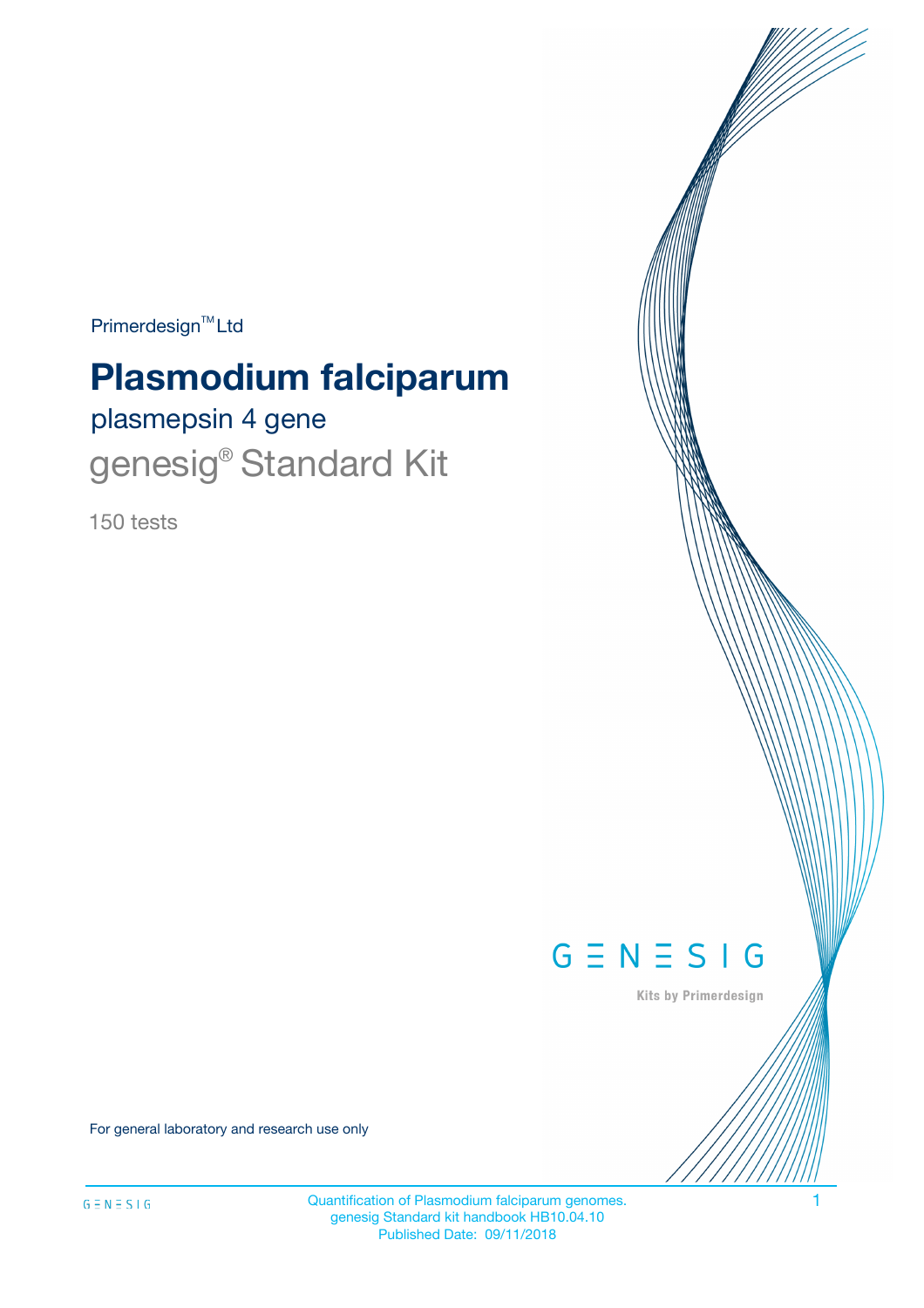### Introduction to Plasmodium falciparum

Plasmodium is a genus of protozoa that cause Malaria. Plasmodium species use two hosts in their lifecycle. Plasmodium falciparum, which infects humans, uses female Anophele mosquitoes as a vector. The parasite has a double-stranded DNA genome spread over 14 chromosomes.

As the mosquito bites a human, the sporozoites of the parasite are injected into the individual with the mosquito saliva. The sporozoites target the host liver where they replicate asexually creating merozoites which are subsequently released into the host circulatory system where they invade erythrocytes and undergo nuclear division causing these cells to burst. The parasite can also reproduce sexually producing gametocytes which are then able to infect the vector host when they bite the human. In the mid gut of the mosquito these mature into micro-gametes with flagella and macro-gametes that fuse together to produce a zygote which later develops into an oocyst in the space between the epithelial cells and the basal lamina. These oocysts undergo asexual replication to produce sporozoites of around 1µm in diameter which relocate to the salivary glands ready to infect another individual when the mosquito feeds again.

After an incubation period varying between 7 and 30 days, infection with P. falciparum presents initially with fever, muscle pain, nausea. Symptoms including anaemia and confusion can also occur. Treatment is based on identification of the specific species causing the infection, where in the world the infection was acquired and drug resistance. P. falciparum infections are most commonly treated with Chloroquin.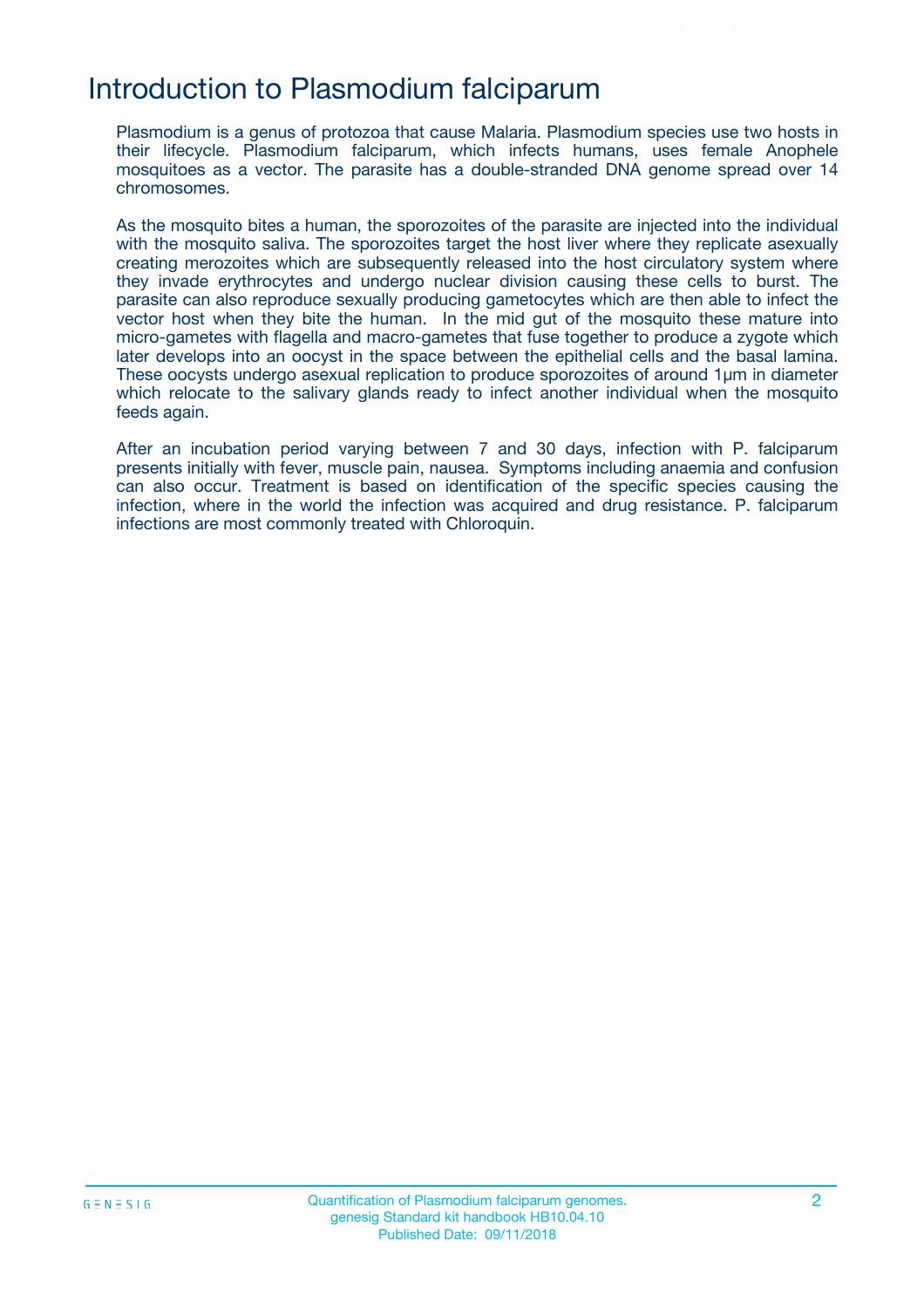# **Specificity**

The Primerdesign genesig Kit for Plasmodium falciparum (P.falciparum) genomes is designed for the in vitro quantification of P.falciparum genomes. The kit is designed to have a broad detection profile. Specifically, the primers represent 100% homology with over 95% of the NCBI database reference sequences available at the time of design.

The dynamics of genetic variation means that new sequence information may become available after the initial design. Primerdesign periodically reviews the detection profiles of our kits and when required releases new versions.

The target sequence within the plasmepsin 4 gene has very low homology with other species of plasmodia that cause malaria. The primers and probe sequences in this kit have 100% homology with over 95% of reference sequences in the NCBI database based on a comprehensive bioinformatics analysis.

If you require further information, or have a specific question about the detection profile of this kit then please send an e.mail to enquiry@primerdesign.co.uk and our bioinformatics team will answer your question.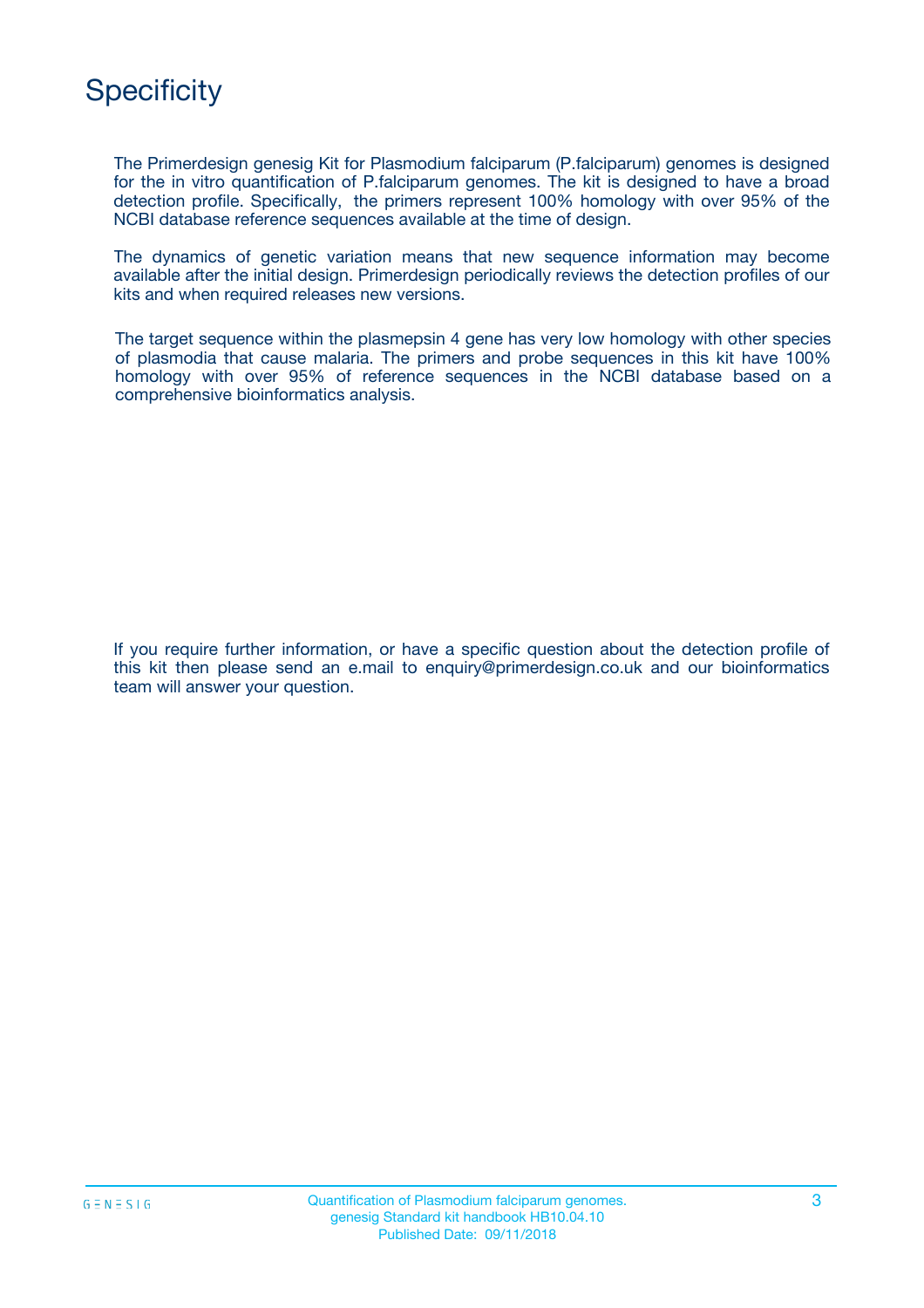# Kit contents

- **P.falciparum specific primer/probe mix (150 reactions BROWN)** FAM labelled
- **P.falciparum positive control template (for Standard curve RED)**
- **RNase/DNase free water (WHITE)** for resuspension of primer/probe mixes
- **Template preparation buffer (YELLOW)** for resuspension of positive control template and standard curve preparation

# Reagents and equipment to be supplied by the user

#### **Real-time PCR Instrument**

#### **Extraction kit**

This kit is recommended for use with genesig Easy DNA/RNA extraction kit. However, it is designed to work well with all processes that yield high quality RNA and DNA with minimal PCR inhibitors.

#### **oasig**TM **lyophilised or Precision**®**PLUS 2X qPCR Master Mix**

This kit is intended for use with oasig or PrecisionPLUS2X qPCR Master Mix.

**Pipettors and Tips**

**Vortex and centrifuge**

**Thin walled 1.5 ml PCR reaction tubes**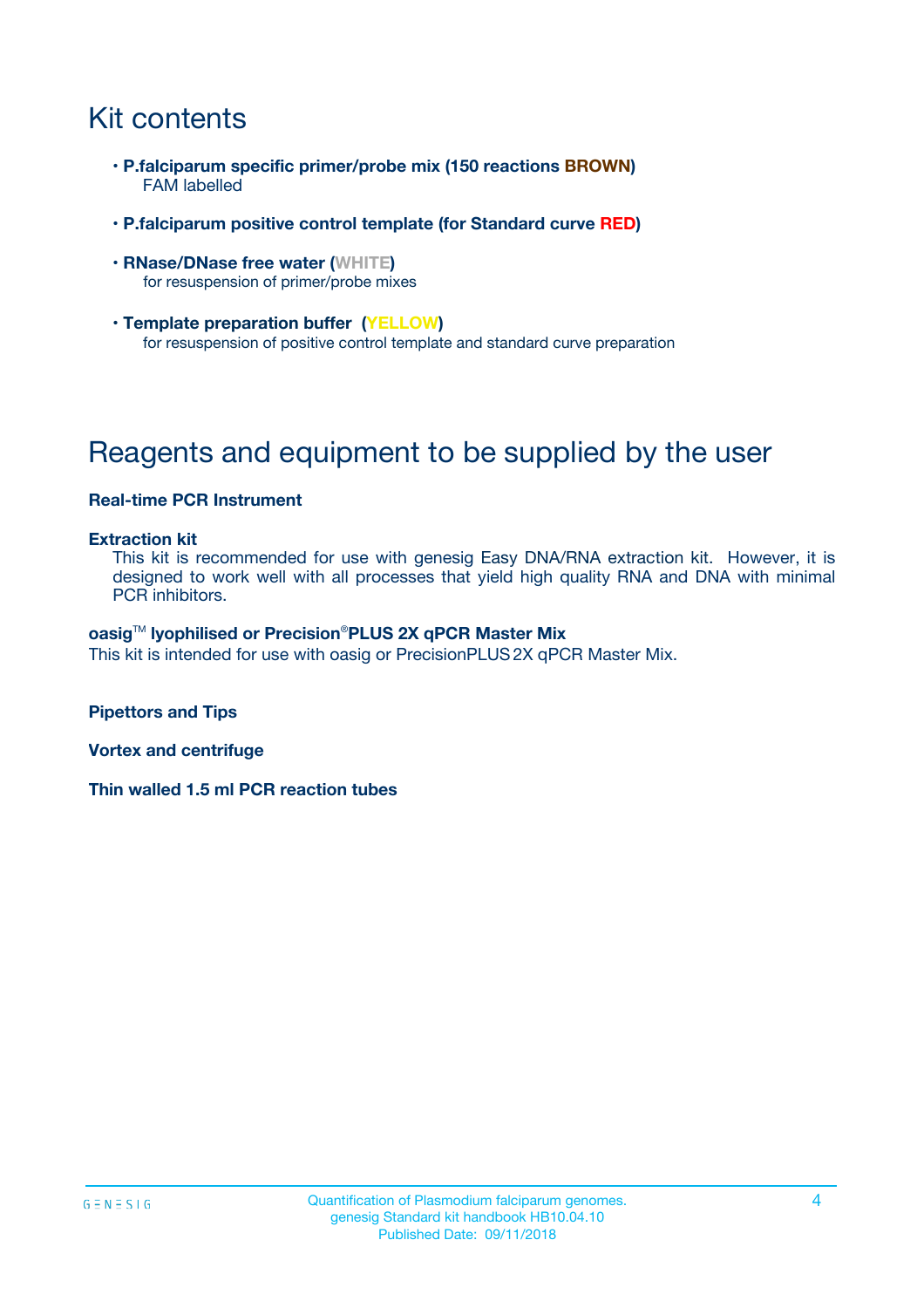### Kit storage and stability

This kit is stable at room temperature but should be stored at -20ºC on arrival. Once the lyophilised components have been resuspended they should not be exposed to temperatures above -20°C for longer than 30 minutes at a time and unnecessary repeated freeze/thawing should be avoided. The kit is stable for six months from the date of resuspension under these circumstances.

If a standard curve dilution series is prepared this can be stored frozen for an extended period. If you see any degradation in this serial dilution a fresh standard curve can be prepared from the positive control.

Primerdesign does not recommend using the kit after the expiry date stated on the pack.

### Suitable sample material

All kinds of sample material suited for PCR amplification can be used. Please ensure the samples are suitable in terms of purity, concentration, and DNA integrity. Always run at least one negative control with the samples. To prepare a negative-control, replace the template DNA sample with RNase/DNase free water.

### Dynamic range of test

Under optimal PCR conditions genesig P.falciparum detection kits have very high priming efficiencies of >95% and can detect less than 100 copies of target template.

### Notices and disclaimers

This product is developed, designed and sold for research purposes only. It is not intended for human diagnostic or drug purposes or to be administered to humans unless clearly expressed for that purpose by the Food and Drug Administration in the USA or the appropriate regulatory authorities in the country of use. During the warranty period Primerdesign genesig detection kits allow precise and reproducible data recovery combined with excellent sensitivity. For data obtained by violation to the general GLP guidelines and the manufacturer's recommendations the right to claim under guarantee is expired. PCR is a proprietary technology covered by several US and foreign patents. These patents are owned by Roche Molecular Systems Inc. and have been sub-licensed by PE Corporation in certain fields. Depending on your specific application you may need a license from Roche or PE to practice PCR. Additional information on purchasing licenses to practice the PCR process may be obtained by contacting the Director of Licensing at Roche Molecular Systems, 1145 Atlantic Avenue, Alameda, CA 94501 or Applied Biosystems business group of the Applera Corporation, 850 Lincoln Centre Drive, Foster City, CA 94404. In addition, the 5' nuclease assay and other homogeneous amplification methods used in connection with the PCR process may be covered by U.S. Patents 5,210,015 and 5,487,972, owned by Roche Molecular Systems, Inc, and by U.S. Patent 5,538,848, owned by The Perkin-Elmer Corporation.

### Trademarks

Primerdesign™ is a trademark of Primerdesign Ltd.

genesig $^\circledR$  is a registered trademark of Primerdesign Ltd.

The PCR process is covered by US Patents 4,683,195, and 4,683,202 and foreign equivalents owned by Hoffmann-La Roche AG. BI, ABI PRISM® GeneAmp® and MicroAmp® are registered trademarks of the Applera Genomics (Applied Biosystems Corporation). BIOMEK® is a registered trademark of Beckman Instruments, Inc.; iCycler™ is a registered trademark of Bio-Rad Laboratories, Rotor-Gene is a trademark of Corbett Research. LightCycler™ is a registered trademark of the Idaho Technology Inc. GeneAmp®, TaqMan® and AmpliTaqGold® are registered trademarks of Roche Molecular Systems, Inc., The purchase of the Primerdesign reagents cannot be construed as an authorization or implicit license to practice PCR under any patents held by Hoffmann-LaRoche Inc.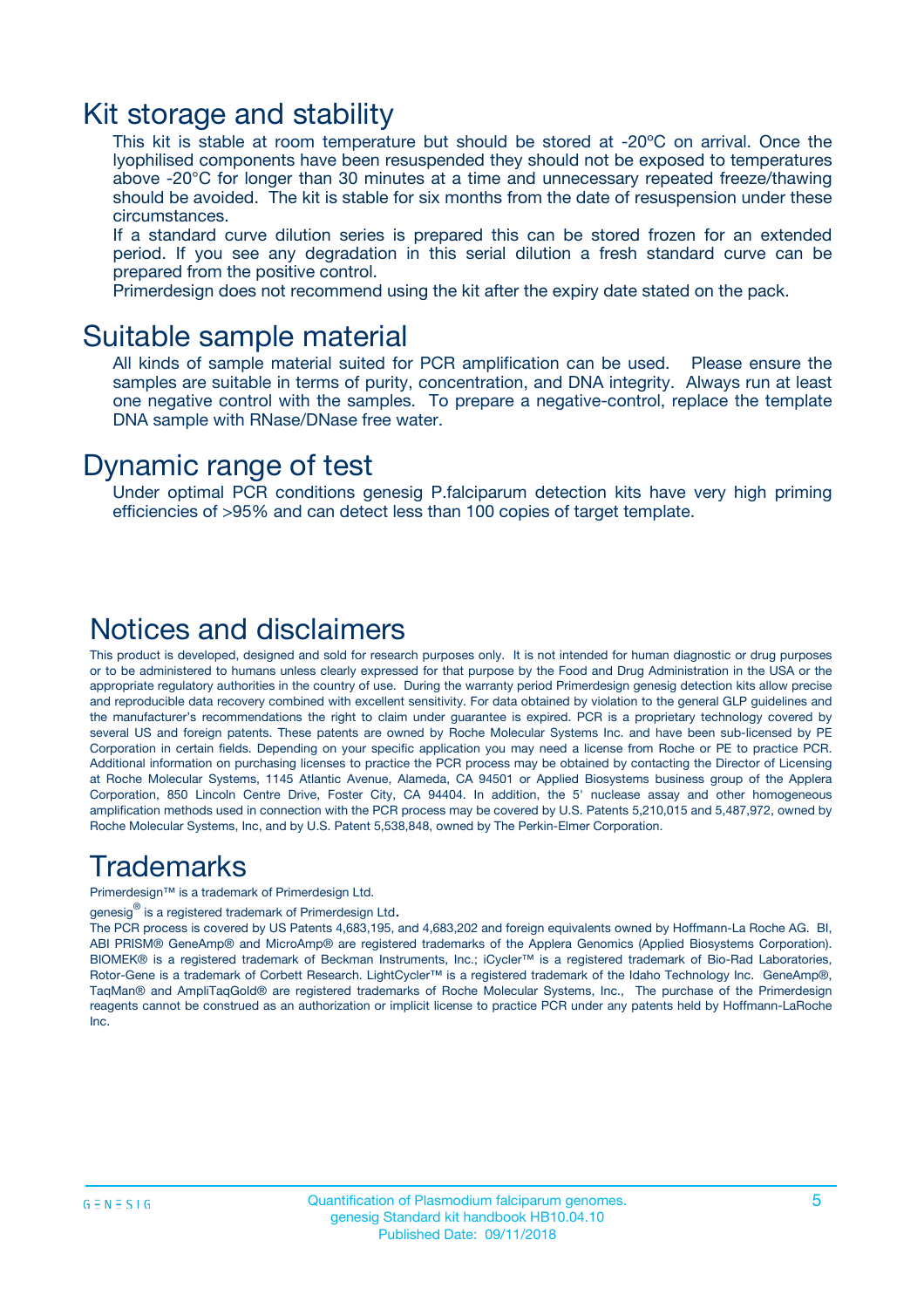## Principles of the test

#### **Real-time PCR**

A P.falciparum specific primer and probe mix is provided and this can be detected through the FAM channel.

The primer and probe mix provided exploits the so-called TaqMan® principle. During PCR amplification, forward and reverse primers hybridize to the P.falciparum DNA. A fluorogenic probe is included in the same reaction mixture which consists of a DNA probe labeled with a 5`-dye and a 3`-quencher. During PCR amplification, the probe is cleaved and the reporter dye and quencher are separated. The resulting increase in fluorescence can be detected on a range of qPCR platforms.

#### **Positive control**

For copy number determination and as a positive control for the PCR set up, the kit contains a positive control template. This can be used to generate a standard curve of P.falciparum copy number / Cq value. Alternatively the positive control can be used at a single dilution where full quantitative analysis of the samples is not required. Each time the kit is used, at least one positive control reaction must be included in the run. A positive result indicates that the primers and probes for detecting the target P.falciparum gene worked properly in that particular experimental scenario. If a negative result is obtained the test results are invalid and must be repeated. Care should be taken to ensure that the positive control does not contaminate any other kit component which would lead to false-positive results. This can be achieved by handling this component in a Post PCR environment. Care should also be taken to avoid cross-contamination of other samples when adding the positive control to the run. This can be avoided by sealing all other samples and negative controls before pipetting the positive control into the positive control well.

#### **Negative control**

To validate any positive findings a negative control reaction should be included every time the kit is used. For this reaction the RNase/DNase free water should be used instead of template. A negative result indicates that the reagents have not become contaminated while setting up the run.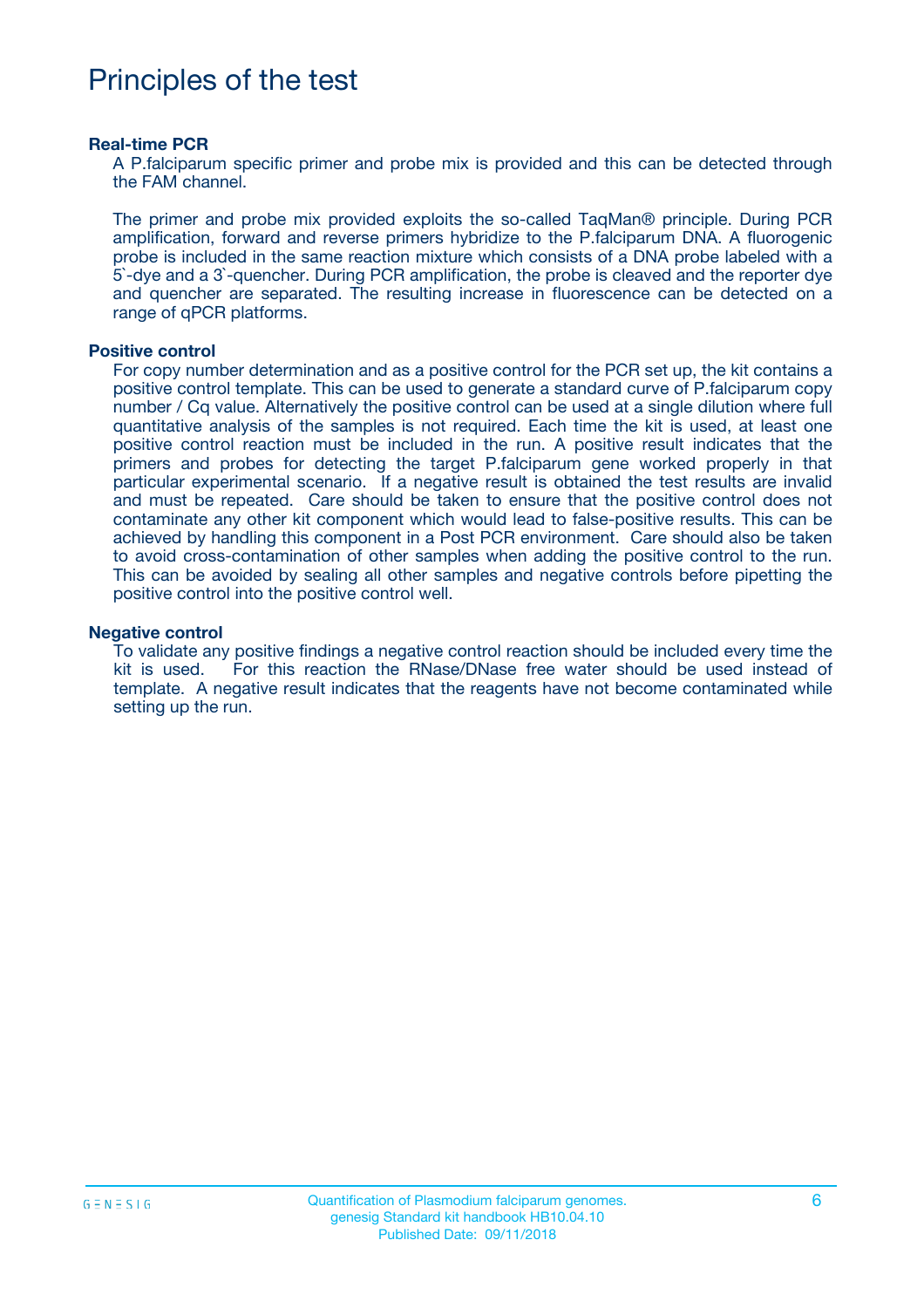### Resuspension protocol

To minimize the risk of contamination with foreign DNA, we recommend that all pipetting be performed in a PCR clean environment. Ideally this would be a designated PCR lab or PCR cabinet. Filter tips are recommended for all pipetting steps.

#### **1. Pulse-spin each tube in a centrifuge before opening.**

This will ensure lyophilised primer and probe mix is in the base of the tube and is not spilt upon opening the tube.

**2. Resuspend the kit components in the RNase/DNase free water supplied, according to the table below.**

To ensure complete resuspension, vortex each tube thoroughly.

| Component - resuspend in water        | Volume |
|---------------------------------------|--------|
| <b>Pre-PCR pack</b>                   |        |
| P.falciparum primer/probe mix (BROWN) | 165 ul |

#### **3. Resuspend the positive control template in the template preparation buffer supplied, according to the table below:**

To ensure complete resuspension, vortex the tube thoroughly.

| Component - resuspend in template preparation buffer |        |  |
|------------------------------------------------------|--------|--|
| <b>Post-PCR heat-sealed foil</b>                     |        |  |
| P. falciparum Positive Control Template (RED) *      | 500 µl |  |

\* This component contains high copy number template and is a VERY significant contamination risk. It must be opened and handled in a separate laboratory environment, away from the other components.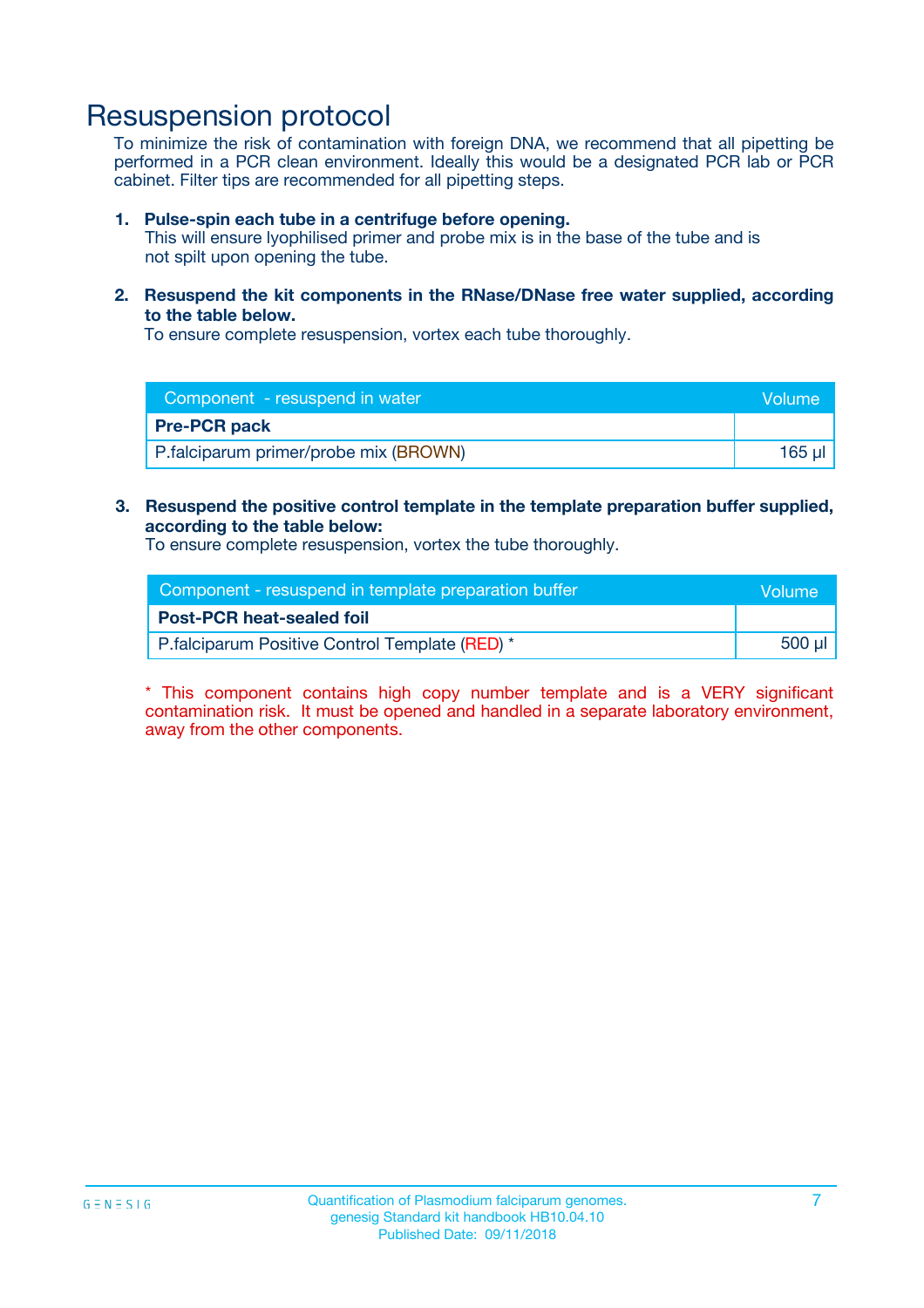# qPCR detection protocol

**1. For each DNA sample prepare a reaction mix according to the table below:** Include sufficient reactions for positive and negative controls.

| Component                                 | Volume       |
|-------------------------------------------|--------------|
| oasig or PrecisionPLUS 2X qPCR Master Mix | 10 $\mu$     |
| P.falciparum primer/probe mix (BROWN)     | 1 $\mu$      |
| <b>RNase/DNase free water (WHITE)</b>     | $4 \mu$      |
| <b>Final Volume</b>                       | <b>15 ul</b> |

- **2. Pipette 15µl of this mix into each well according to your qPCR experimental plate set up.**
- **3. Prepare DNA templates for each of your samples.**
- **4. Pipette 5µl of DNA template into each well, according to your experimental plate set up.**

For negative control wells use 5µl of RNase/DNase free water. The final volume in each well is 20µl.

**5. If a standard curve is included for quantitative analysis, prepare a reaction mix according to the table below:**

| Component                                 | Volume   |
|-------------------------------------------|----------|
| oasig or PrecisionPLUS 2X qPCR Master Mix | 10 µl    |
| P.falciparum primer/probe mix (BROWN)     | 1 µI     |
| <b>RNase/DNase free water (WHITE)</b>     | $4 \mu$  |
| <b>Final Volume</b>                       | $15 \mu$ |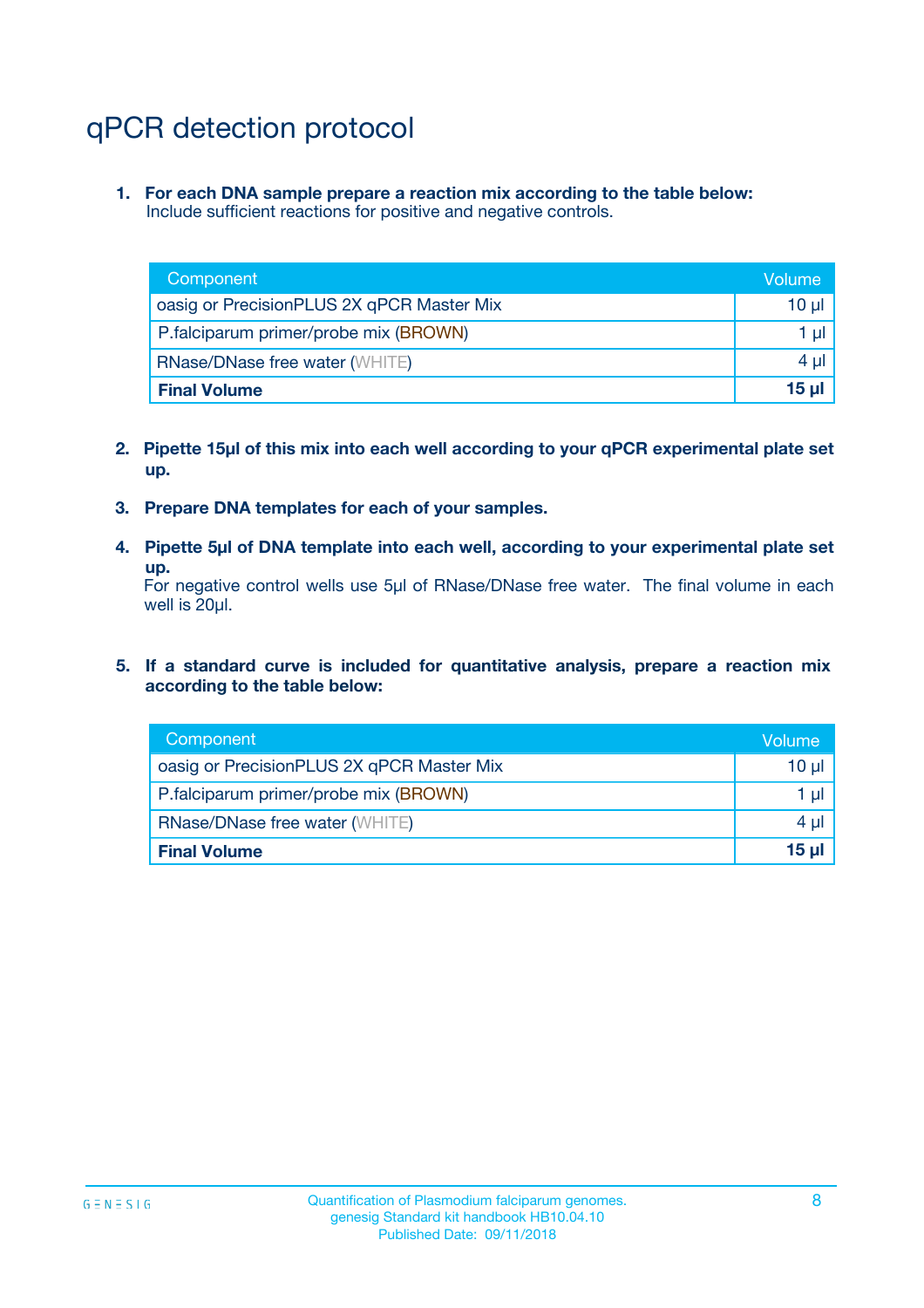### **6. Preparation of a standard curve dilution series.**

- 1) Pipette 90µl of template preparation buffer into 5 tubes and label 2-6
- 2) Pipette 10µl of Positive Control Template (RED) into tube 2
- 3) Vortex thoroughly
- 4) Change pipette tip and pipette 10µl from tube 2 into tube 3
- 5) Vortex thoroughly

Repeat steps 4 and 5 to complete the dilution series

| <b>Standard Curve</b>         | Copy Number*           |
|-------------------------------|------------------------|
| Tube 1 Positive control (RED) | $2 \times 10^5$ per µl |
| Tube 2                        | $2 \times 10^4$ per µl |
| Tube 3                        | $2 \times 10^3$ per µl |
| Tube 4                        | $2 \times 10^2$ per µl |
| Tube 5                        | 20 per µl              |
| Tube 6                        | 2 per µl               |

\*The quantitative results produced by the genesig P.falciparum kit can be converted to International Units by multiplying copy numbers by 15.6. This conversion factor was developed using RNA/DNA extracted (where applicable) from the WHO International Standard for P.falciparum.

Users of this kit are advised that the conversion factor serves as a guide. For the highest level of accuracy, it is best practice to calculate conversion factors independently using the WHO International Standard. If unsure, please contact your local sales representative for details regarding the generation of the conversion factor to ensure it is applied in the most appropriate fashion.

7. Pipette 5µl of standard template into each well for the standard curve according to your experimental plate set up.

The final volume in each well is 20µl.

# qPCR amplification protocol

Amplification conditions using oasig or PrecisionPLUS2X qPCR Master Mix.

| <b>Step</b> |                   | <b>Time</b>     | <b>Temp</b> |
|-------------|-------------------|-----------------|-------------|
|             | Enzyme activation | 2 min           | 95 °C       |
| Cycling x50 | Denaturation      | 10 <sub>s</sub> | 95 $°C$     |
|             | DATA COLLECTION * | 60 s            | 60 °C       |

\* Fluorogenic data should be collected during this step through the FAM channel